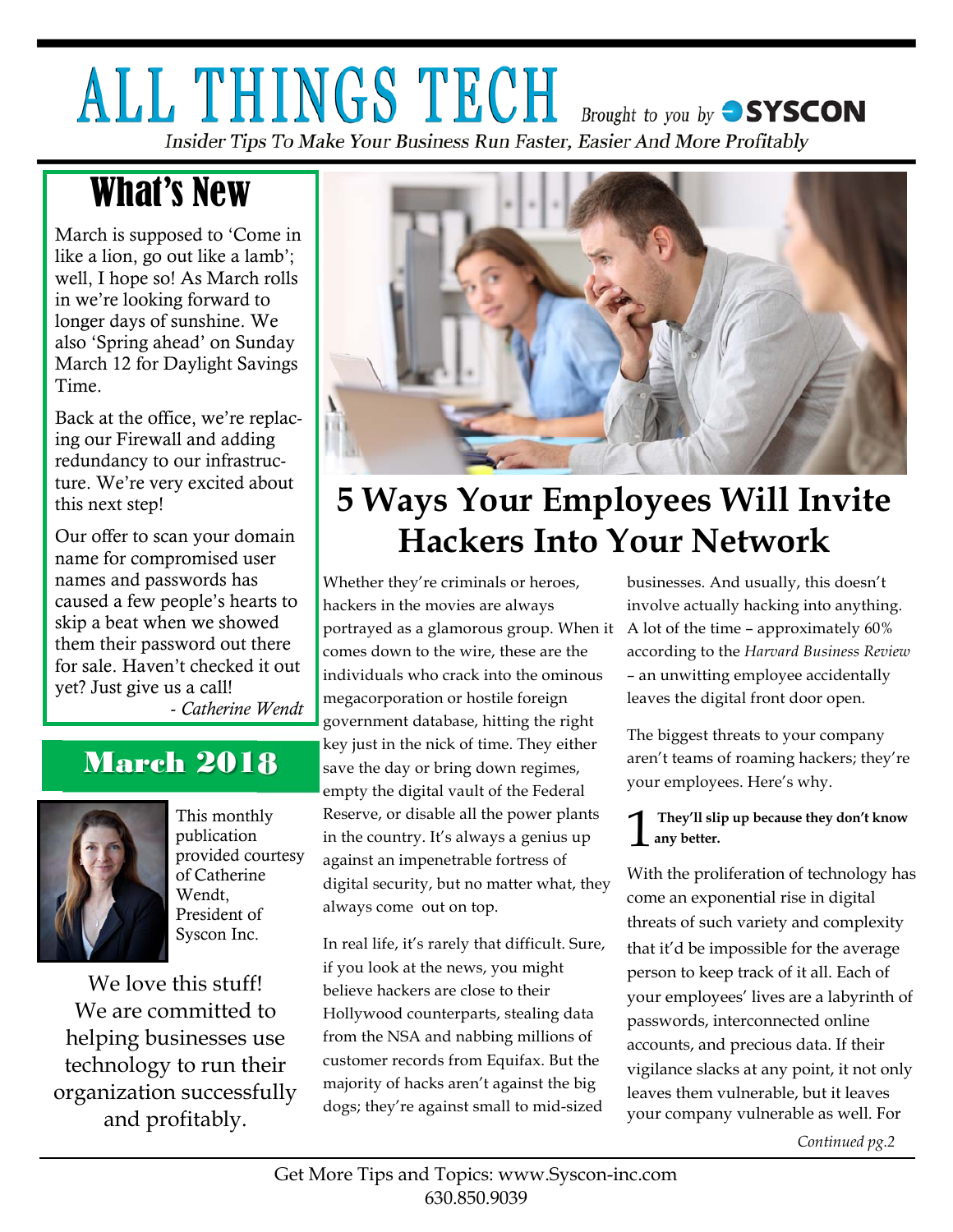### *(continued from page 1)*

this reason, most cyber-attacks come down to a lack of cyber security education.

2 **They'll let you get hacked on purpose.** It's a sad fact that a huge portion of digital attacks are the result of company insiders exposing data to malicious groups. Whether it's info vital for your competitive advantage, passwords they can sell to hacker networks to make a quick buck, or sensitive data they can make public simply to spite your organization, it's difficult to protect against a double agent.

### 3 **They'll trust the wrong person.** For many hacks, little code is

needed whatsoever. Instead, hackers are notorious for posing as a trusted member of your own team. And if you believe that you'd be able to spot an impostor from a mile away, you may want to think again. Not only is it easier than ever to crack individual users' e-mail passwords and login credentials, personal info is now littered throughout social media. A simple visit to Facebook can give a hacker all they need to know to "social hack"

their way into the heart of your business.

#### 4 **They'll miss red flags while surfing**   $\mathbf{I}_{\text{the web}}$ .

Clickbait is more than a nuisance plaguing your social media feeds. It can be a powerful tool for hackers trolling for easy prey. If an employee doesn't understand what exactly makes a site or link look dubious, they may open themselves – and your company – to browser exploits or other types of attacks.

5 **They're terrible at passwords.** According to Entreprenuer.com, "3 out of 4 consumers use duplicate passwords, many of which have not been changed in five years or more." Even more, those passwords are simply weak, inviting easy access for unsavory elements. Many people brush off the importance of strong passwords, but the risks posed by the password "123456" or "password" cannot be overstated.

When it comes to defending your precious assets against digital threats, it can seem impossible to

### *Turn the Ship Around!* **by L. David Marquet**

At an industry event in Phoenix, AZ, Mr. Marquet was a featured speaker, sharing his first-hand experience on the USS *Santa Fe*, a nuclear submarine. He finds himself taking over a crew that had trouble getting underway on time and the worst retention record in the submarine force. The challenge was to use the same people and support team while changing the way they interacted and behaved, all with the goal of increasing the combat effectiveness.

During this assignment, David observed the men, asked questions, listened, and put together steps toward rebuilding the team, ultimately earning glowing accolades in the Navy, and a visit by Stephen Covey! Really enjoyed the story and the insights; Recommended! —*CMW*

> Get More Tips and Topics: www.Syscon-inc.com 630.850.9039

## **SYSCON**

protect yourself at every turn. But there is one way you can make a concrete change that will tighten up your security more than you realize: educating your people. Through a comprehensive security training program, including specific examples of methods hackers use – particularly phishing – you can drastically minimize the risk of an employee accidentally opening up a malicious e-mail or posting sensitive info. When you make a concerted effort to make the entire organization vigilant against cyber-attacks, you're much less likely to be targeted.

### **Cathy and Larry Sightings**

Catherine had two flights cancelled due to Chicago weather! Larry is wrapping up version 20 programs.

*'When you talk, you are only repeating what you already know. But if you listen, you may learn something new.'*  - Dalai Lama

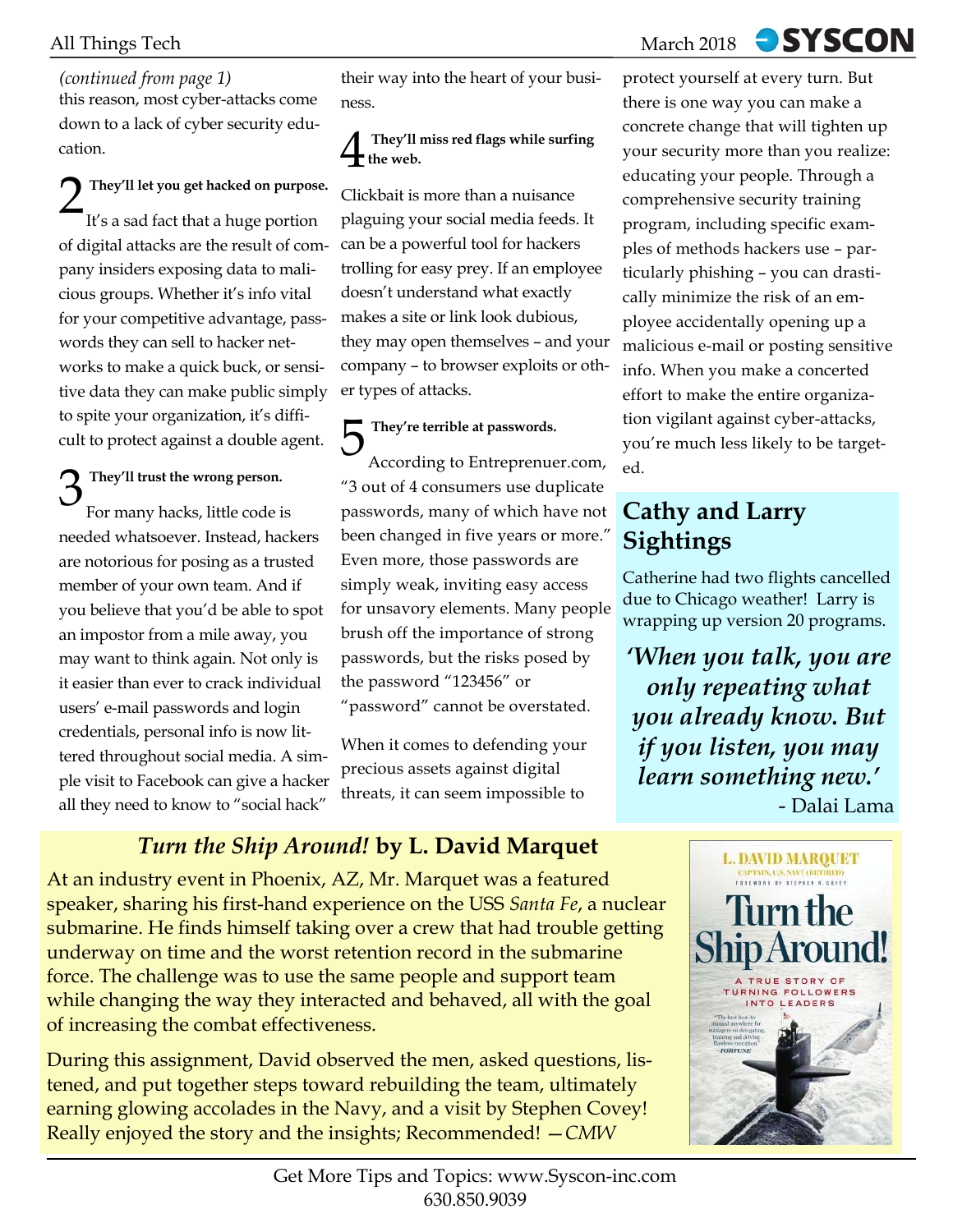### Shiny New Gadget Of The Month:



### **FIXD**

When was the last time you turned on your car, pulled out of the driveway and suddenly noticed the engine light pop up on your dashboard? You probably just ignored it and drove to your destination. Maybe the next day you spent some time trying to get to the bottom of the issue, only to come up short. Everything seems fine, so what's going on?

A new device called FIXD aims to figure that out. After plugging in the \$59, palm-sized widget into your car's onboard diagnostics port – the same one mechanics use to find potential issues – it can communicate with a free app to tell you precisely what's wrong with your vehicle. You can determine why your engine light is on, how serious the problem is, and whether it requires emergency repairs, all without risking being ripped off by shady mechanics. If necessary, the device can actually turn off your engine light right from the app, making it a nuisance of the past.

#### **The "Not Me!" Problem... And Google Is Making Some Why This Is Almost Guaranteed To Happen To You**

Security this, password that—now they want a password with 14 characters with two symbols? And I have to change it every three months?

As difficult as it is to remember 24 different passwords, four PIN numbers and a slew of new cyber security processes, we still manage to instantly recall most of the tangible things in our lives. The code for the company door and alarm system, the passcode to our phones, the garage code, the other garage code—you get the idea.

But these numbers are based upon a time when the most "real" threat seemed to be someone busting in our door and threatening our families in the middle of the night. In 2018, those kinds of physical threats are far less statistically prevalent than cybercrime. In fact, data breaches and identity theft are occurring at three times the rate that home burglaries occur in the U.S. according to a 2016 study by the University of Kentucky.

Don't succumb to the "Not me!" approach to the shift in crime. Understand that it can happen to you, and approach all aspects of physical and electronic security with the attention they deserve.

# **Changes...**

Beginning in July this year, Google Chrome will flag all HTTP websites as "not secure," according to a blog post published by Chrome security product manager Emily Schechter. This change will be timed with the release of their Chrome 68 version.

When you visit a website that displays as HTTPS, it has additional security. HTTPS encryption provides protection between your browser and the website you're visiting. This protection ensures that no one can modify the traffic or spy on the session. Without this level of encryption, someone with access to the router could intercept the information sent to the website or even put malware in place.

So, it's time to purchase an SSL Certificate for your website (check out our Trivia question on page 4). This will allow Chrome to flag your site as secure to those who visit. Give us a call and we'll be happy to give you more details about this change and discuss the steps you need to take. - *CMW*



Did you know we have a **You Tube Channel**? It's full of short videos about IT-specific topics for your business. Why not subscribe so you can see the latest update?

We have a **Syscon Linked In** page. If you're on Linked In, let's get connected!

We have a Twitter feed, too. It's **Syscon\_Inc**— check it out!